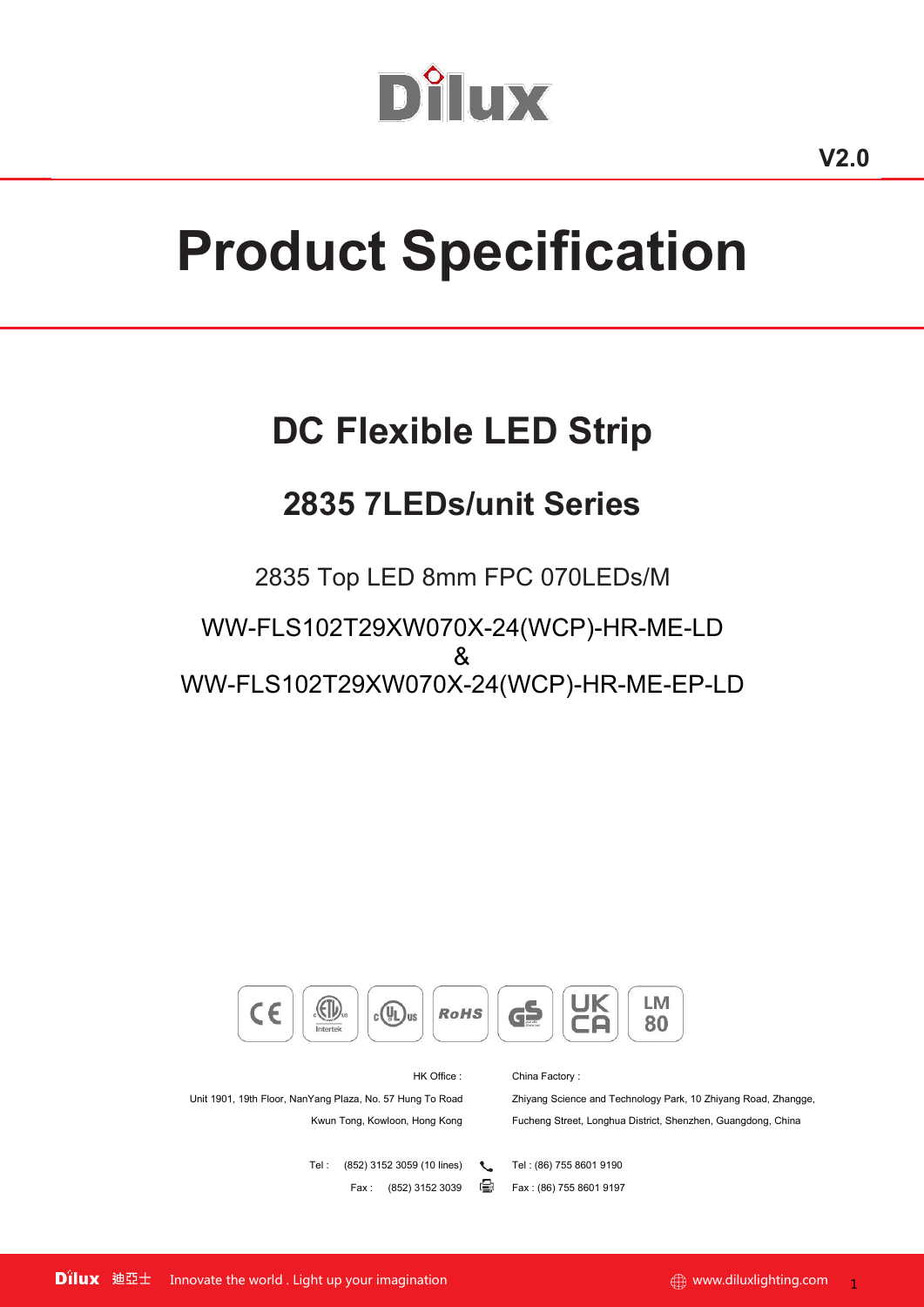| <b>Product Features</b>                   |                                                                                                                                                                               |
|-------------------------------------------|-------------------------------------------------------------------------------------------------------------------------------------------------------------------------------|
| • High quality FPC, authentic 3M tape;    |                                                                                                                                                                               |
| · Self-encapsulated design 2835 LED;      |                                                                                                                                                                               |
| • Light source lifetime: 50K hours (L70); |                                                                                                                                                                               |
| • Meet (EU)2019/2020 ErP regulations.     |                                                                                                                                                                               |
| • Min. Bending Diameter: ¢60mm            |                                                                                                                                                                               |
| • Max. length(M): 5M                      |                                                                                                                                                                               |
|                                           | 14.29mm<br>$D+24V$<br>$+24V$ -241<br>8mm<br>$\Box$<br>$\begin{array}{c} \square \end{array}$<br>0<br>Ø<br>O<br>ō<br>ℿ<br>$\begin{array}{c} \square \end{array}$<br>O<br>100mm |
| <b>Technology info</b>                    | <b>Certification Standards</b>                                                                                                                                                |
| • Lighting Technology: LED                | EN55015:2013+A1                                                                                                                                                               |
| • DLS or NDLS: NDLS                       | EN61547:2009<br>EN60598-1:2015                                                                                                                                                |
| • MLS or NMLS: NMLS                       | EN60598-2-20:2015<br>EN62493:2015<br>EN62471:2008                                                                                                                             |
|                                           |                                                                                                                                                                               |

| Non-ErP                   | ∃ 20                               | 67                    | 65                  |  |
|---------------------------|------------------------------------|-----------------------|---------------------|--|
| Waterproof<br><b>Type</b> | Naked Strip                        | Silicone<br>Extrusion | Silicone Tube       |  |
|                           | Years<br>$\mathcal{P}$<br>Warranty | 2 Years<br>Warranty   | 2 Years<br>Warranty |  |

| ErP                       | 20                  | 65                  | 67                    |
|---------------------------|---------------------|---------------------|-----------------------|
| Waterproof<br><b>Type</b> | Naked Strip         | Silicone Tube       | Silicone<br>Extrusion |
|                           | 2 Years<br>Warranty | 2 Years<br>Warranty | 2 Years<br>Warranty   |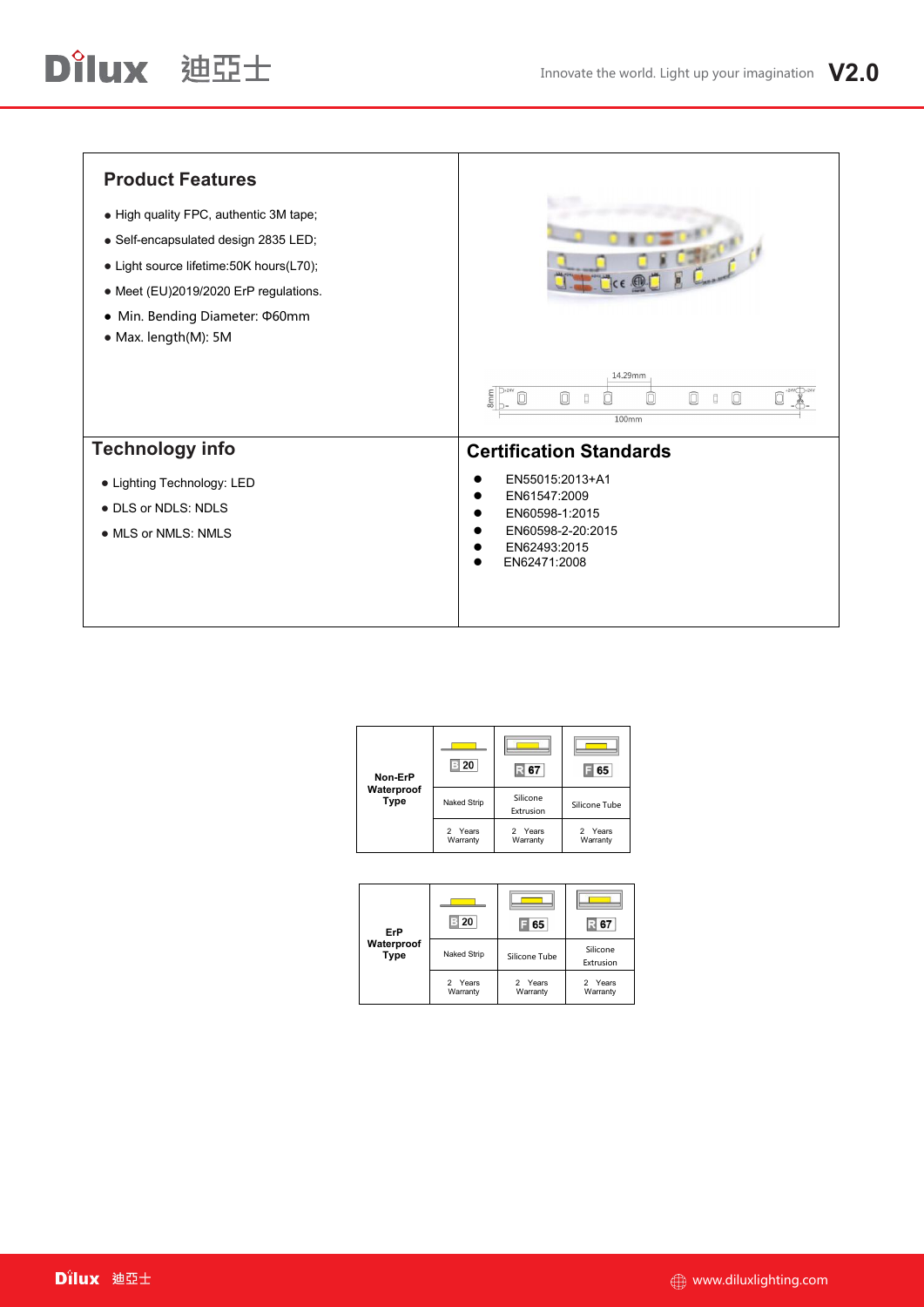## WW-FLS102T29XW070X-24(WCP)-HR-ME-LD **Parameters for non-Erp**

Dilux 迪亞士

| <b>IP Grade</b> | Model NO.           | <b>CRI</b><br>(Ra) | Rf | <b>Rg</b> | <b>Typical Power Max. Power</b><br>(W/M) | (W/M) | Color                 | <b>LED Color</b><br>Temp.(K)<br>Wavelength(nm)* | 3SDCM<br><b>LED Color</b><br>Temp.(K)<br>Wavelength(nm)* | Typ. Luminous<br><b>Flux</b><br>LM/M(39.37in) | Rated<br>voltage |  |
|-----------------|---------------------|--------------------|----|-----------|------------------------------------------|-------|-----------------------|-------------------------------------------------|----------------------------------------------------------|-----------------------------------------------|------------------|--|
|                 |                     |                    |    |           |                                          |       | Warm White            | 2700K                                           |                                                          | 1236                                          |                  |  |
|                 | WW-FLS102T29XW070B- | 80                 |    |           |                                          |       | Warm White            | 3000K                                           |                                                          | 1326                                          | <b>DC 24V</b>    |  |
| $\boxed{3}$ 20  | 24(WCP)-HR-ME-LD    |                    | 82 | 96        | 11.62                                    | 13.94 | <b>Natural White</b>  | 4000K                                           |                                                          | 1330                                          |                  |  |
|                 |                     |                    |    |           |                                          |       | <b>Standard White</b> | 6000K                                           |                                                          | 1336                                          |                  |  |
|                 |                     | 80                 |    |           | 11.62                                    | 13.94 | Warm White            | 2700K                                           |                                                          | 1200                                          |                  |  |
|                 | WW-FLS102T29XW070F- |                    | 82 | 96        |                                          |       | Warm White            | 3000K                                           |                                                          | 1280                                          | <b>DC 24V</b>    |  |
| $\boxed{=} 65$  | 24(WCP)-HR-ME-LD    |                    |    |           |                                          |       | <b>Natural White</b>  | 4000K                                           |                                                          | 1290                                          |                  |  |
|                 |                     |                    |    |           |                                          |       | <b>Standard White</b> | 6000K                                           |                                                          | 1300                                          |                  |  |
|                 |                     |                    |    |           |                                          |       | Warm White            | 2700K                                           |                                                          | 1175                                          |                  |  |
|                 | WW-FLS102T29XW070R- |                    |    | 96        | 11.62                                    | 13.94 | Warm White            | 3000K                                           |                                                          | 1260                                          |                  |  |
| <b>■67</b>      | 24(WCP)-HR-ME-LD    | 80                 | 82 |           |                                          |       | <b>Natural White</b>  | 4000K                                           |                                                          | 1270                                          | <b>DC 24V</b>    |  |
|                 |                     |                    |    |           |                                          |       | <b>Standard White</b> | 6000K                                           |                                                          | 1270                                          |                  |  |

Remarks:

- \*The above color temperature is the color temperature of LED source.
- \*\*Indicates SDCM<3 model is available, part number will add the suffix "-3S".
- The typ. Luminous flux tolerance range is ±10% (subject to the manufacturer's instrument test).

Test condition of above technical data:

- Surrounding temperature: 26℃.
- Test while turning on.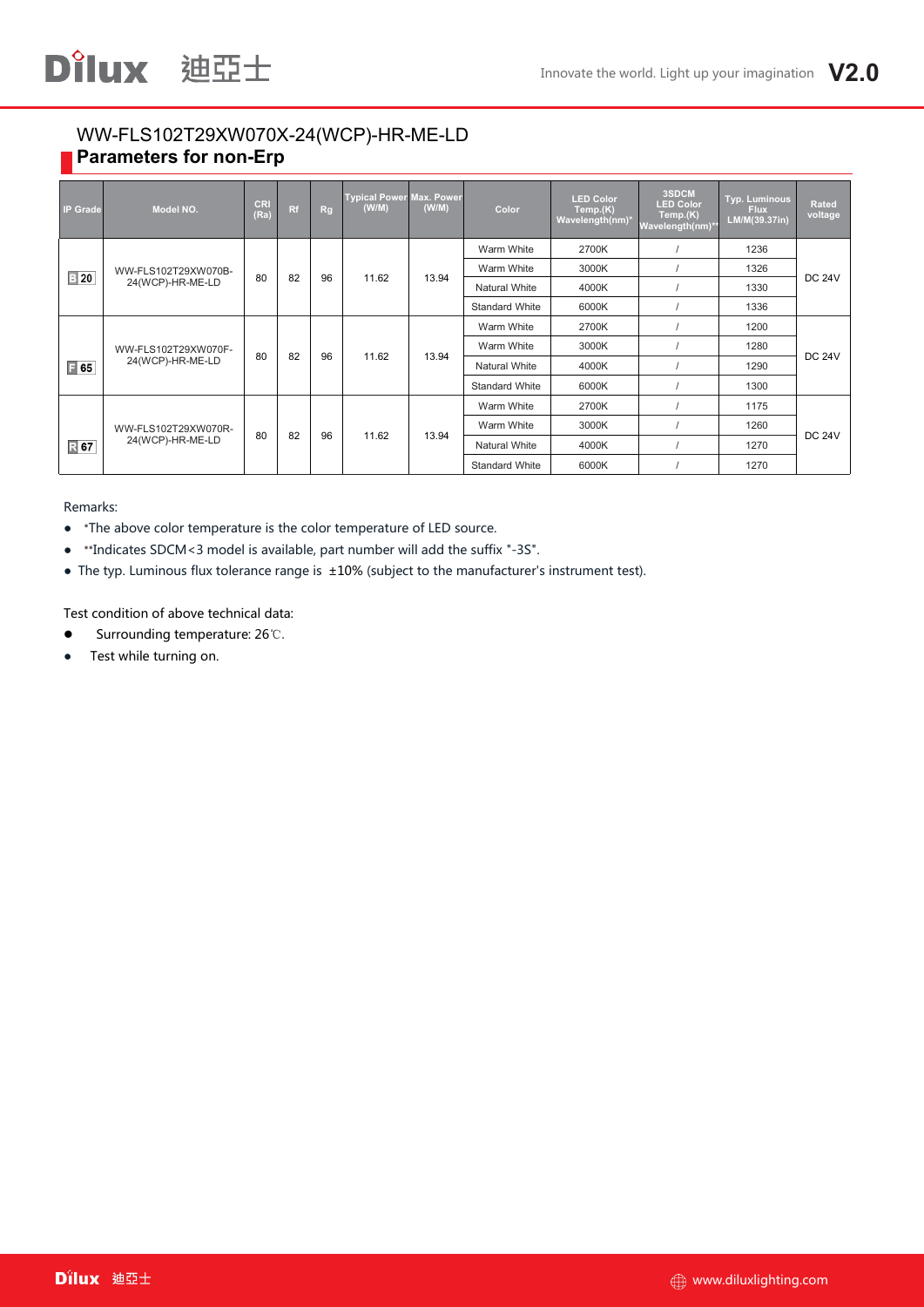### WW-FLS102T29XW070X-24(WCP)-HR-ME-EP-LD **Parameters for Erp**

| IP.<br>Grade                  | Model NO.                                  | <b>CRI</b><br>(Ra) | Rf | Rg    | <b>Typical</b><br>Power<br>(W/M) | Max.<br>Power<br>(W/M) | Color                 | <b>LED Color</b><br>Temp.(K)<br>Wavelength(nm)* | <b>Luminous</b><br><b>Flux</b><br>LM/M(39.37') | Lumen/watt | Energy<br>Efficiency<br><b>class</b> | <b>Rated voltage</b> |
|-------------------------------|--------------------------------------------|--------------------|----|-------|----------------------------------|------------------------|-----------------------|-------------------------------------------------|------------------------------------------------|------------|--------------------------------------|----------------------|
|                               |                                            |                    |    |       |                                  |                        | Warm White            | 2700K                                           | 1186                                           | 94         | F                                    |                      |
|                               | WW-FLS102T29XW070B-                        |                    |    |       |                                  |                        | Warm White            | 3000K                                           | 1277                                           | 102        | F                                    | <b>DC 24V</b>        |
|                               | 24(WCP)-HR-ME-EP-LD<br>$\mathbb{B}$ 20     | 80                 | 82 | 96    | 12.57                            | 13.83                  | <b>Natural White</b>  | 4000K                                           | 1281                                           | 102        | F.                                   |                      |
|                               |                                            |                    |    |       |                                  |                        | <b>Standard White</b> | 6000K                                           | 1273                                           | 101        | F                                    |                      |
|                               |                                            |                    |    |       |                                  | Warm White             | 2700K                 | 1176                                            | 94                                             | F          |                                      |                      |
|                               | WW-FLS102T29XW070F-<br>24(WCP)-HR-ME-EP-LD | 80                 |    | 96    |                                  | 13.83                  | Warm White            | 3000K                                           | 1250                                           | 99         | F                                    | <b>DC 24V</b>        |
| $\boxed{ }$ 65                |                                            |                    | 82 |       | 12.57                            |                        | <b>Natural White</b>  | 4000K                                           | 1265                                           | 101        | F                                    |                      |
|                               |                                            |                    |    |       |                                  |                        | <b>Standard White</b> | 6000K                                           | 1246                                           | 99         | F.                                   |                      |
|                               |                                            |                    |    |       |                                  |                        | Warm White            | 2700K                                           | 1172                                           | 93         | F                                    |                      |
|                               | WW-FLS102T29XW070R-                        |                    |    |       |                                  |                        | Warm White            | 3000K                                           | 1279                                           | 102        | F                                    |                      |
| $R$ 67<br>24(WCP)-HR-ME-EP-LD | 80                                         | 82                 | 96 | 12.57 | 13.83                            | <b>Natural White</b>   | 4000K                 | 1292                                            | 103                                            | F          | <b>DC 24V</b>                        |                      |
|                               |                                            |                    |    |       |                                  |                        | <b>Standard White</b> | 6000K                                           | 1265                                           | 101        | F                                    |                      |

Remarks:

● \*The above color temperature is the color temperature of LED source.

● While SDCM<3 model is available, part number will add the suffix "-3S".

Test condition of above technical data:

- Surrounding temperature: 26 ℃.
- **•** Test after 10 mins turned on.

ErP Note:

- According to the new ErP 2019/2020 regulation for each 0.5m or nearest 0.5m strip, the following requirements must be met:
- Measured power ≤ Pon+5% ;
- Measured lumen ≥Useful luminous flux -10%;
- Measured CRI ≥ Declared CRI-2
- The above technical data, including typical power are based on the test of 0.5m.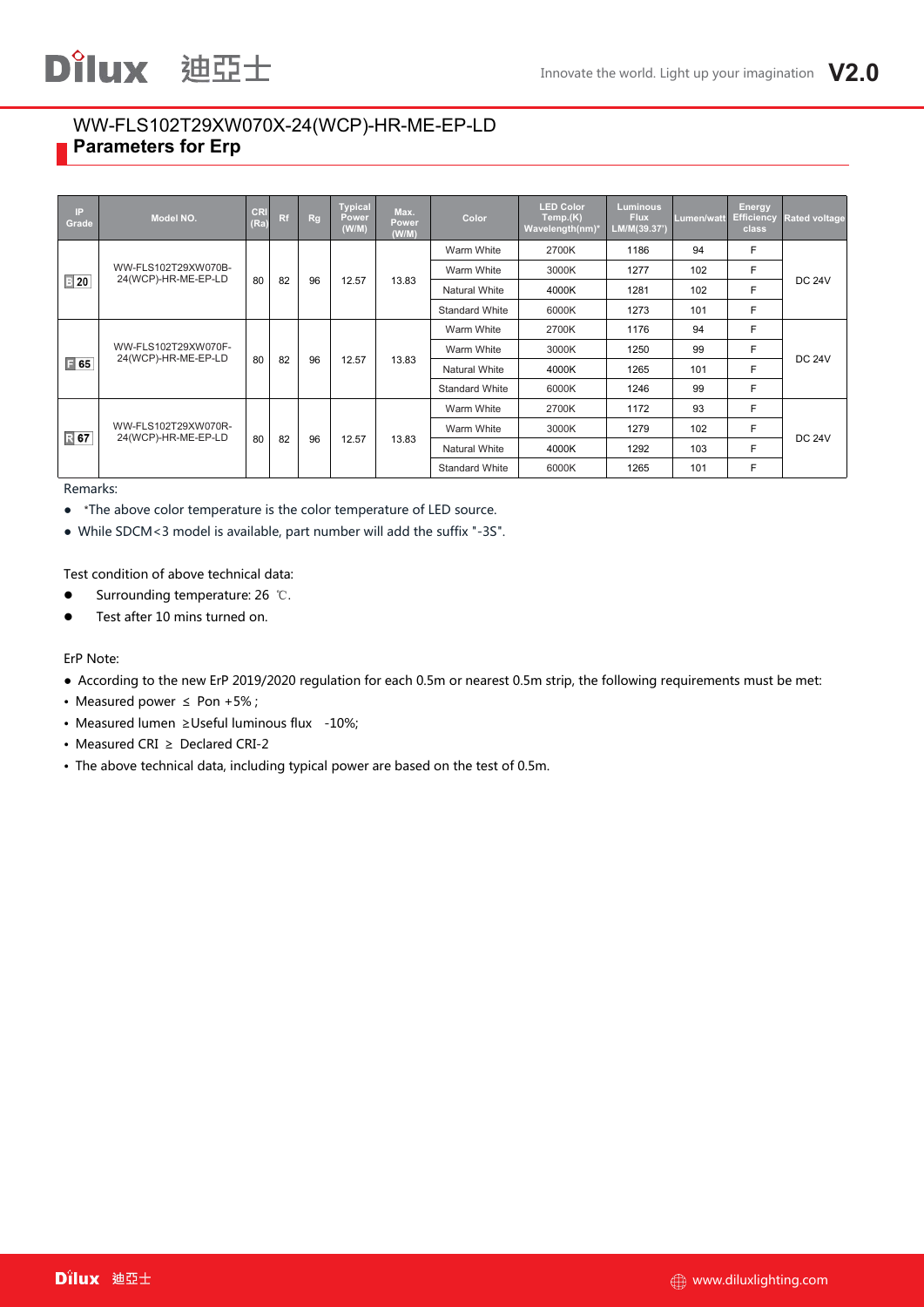# **Optical Test Diagram**

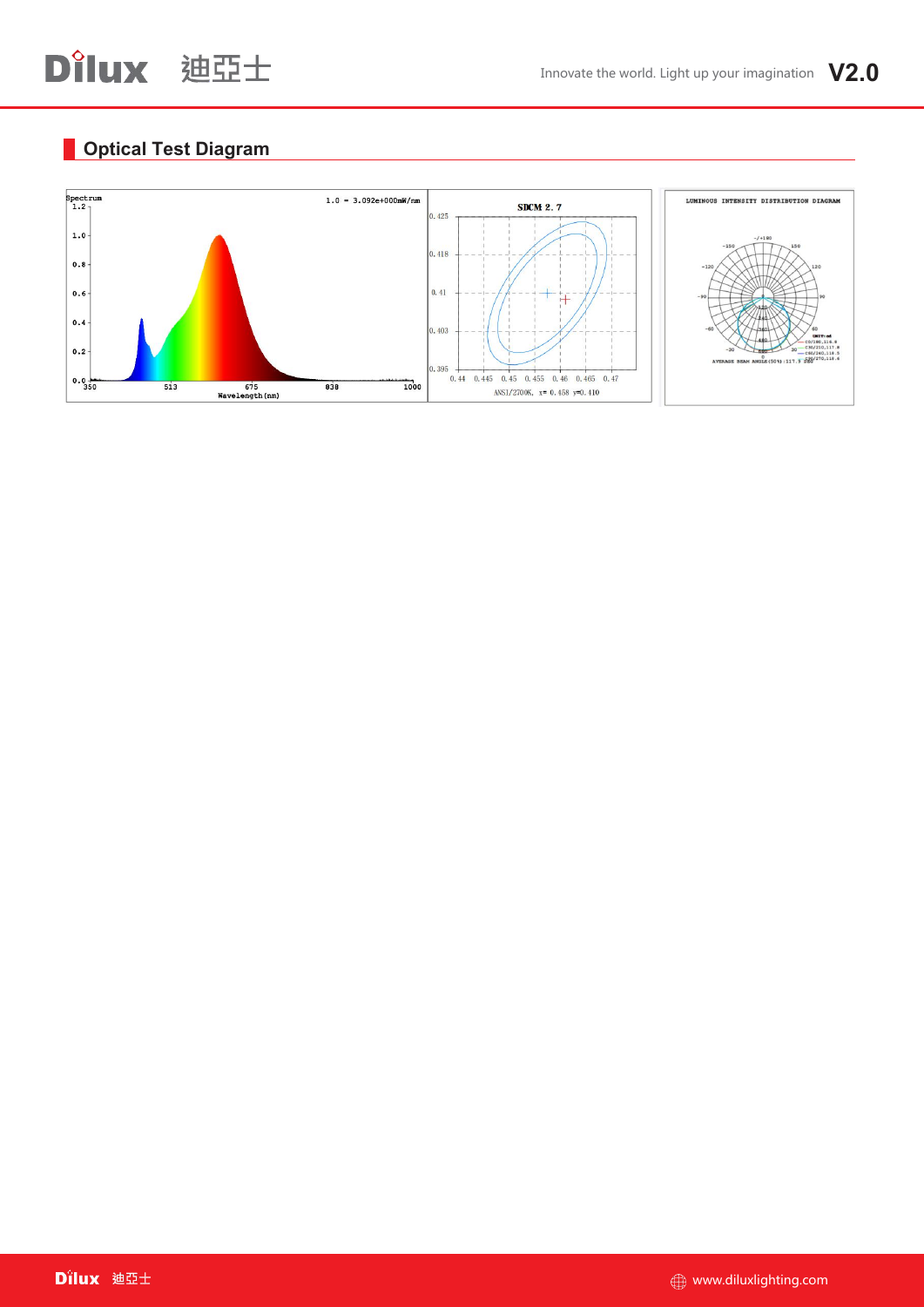# **Dimension Drawing**



|                  |                     | TB.                    | $\mathbf{C}$        |                    | TE.                    |                                 | G.                 | н                  |                      |
|------------------|---------------------|------------------------|---------------------|--------------------|------------------------|---------------------------------|--------------------|--------------------|----------------------|
| <b>IP Grade</b>  | <b>Cable Length</b> | cable diameter         | <b>Strip length</b> | Strip width        | <b>Strip thickness</b> | Front cap length End cap length |                    | Cap width          | <b>Cap thickness</b> |
|                  | $150\pm10$ mm       | $2.0\pm0.5$ mm         | 5000±50mm           | $8\pm0.5$ mm       | $1.2\pm0.5$ mm         |                                 |                    |                    |                      |
| $\frac{1}{2}$ 20 | $5.905 \pm 0.39$ in | $0.078 \pm 0.02$ in    | 196.85±1.97in       | $0.32 \pm 0.02$ in | $0.047 \pm 0.02$ in    |                                 |                    |                    |                      |
|                  | $300 \pm 10$ mm     | $0.0 \pm 0.2$ mm       | 5020±50mm           | $10\pm0.5$ mm      | $4.0\pm0.5$ mm         | $22.5 \pm 0.5$ mm               | $10\pm0.5$ mm      | $12.5 \pm 0.5$ mm  | $6.0 \pm 0.5$ mm     |
| $\Box$ 65        | $11.81 \pm 0.39$ in | $0.16 \pm 0.01$ in     | 197.64±1.97in       | $0.39 \pm 0.02$ in | $0.16{\pm}0.02$ in     | $0.89 \pm 0.02$ in              | $0.39 \pm 0.02$ in | $0.49 \pm 0.02$ in | $0.24 \pm 0.02$ in   |
|                  | $300 \pm 10$ mm     | $\Phi$ 6.0 $\pm$ 0.2mm | $5020\pm50$ mm      | $10\pm0.5$ mm      | 5±0.5mm                | $30\pm0.5$ mm                   | $11\pm0.5$ mm      | $12\pm0.5$ mm      | $7.0 \pm 0.5$ mm     |
| 民 67             | $11.81 \pm 0.39$ in | $0.236 + 0.008$ in     | 197.64±1.97in       | $0.39 \pm 0.02$ in | $0.20 \pm 0.02$ in     | $1.18 + 0.02$ in                | $0.43 \pm 0.02$ in | $0.47 \pm 0.02$ in | $0.28 \pm 0.02$ in   |

#### **Remarks:**

● If you need further information, please contact our sales manager.

# **Circuit Diagram**

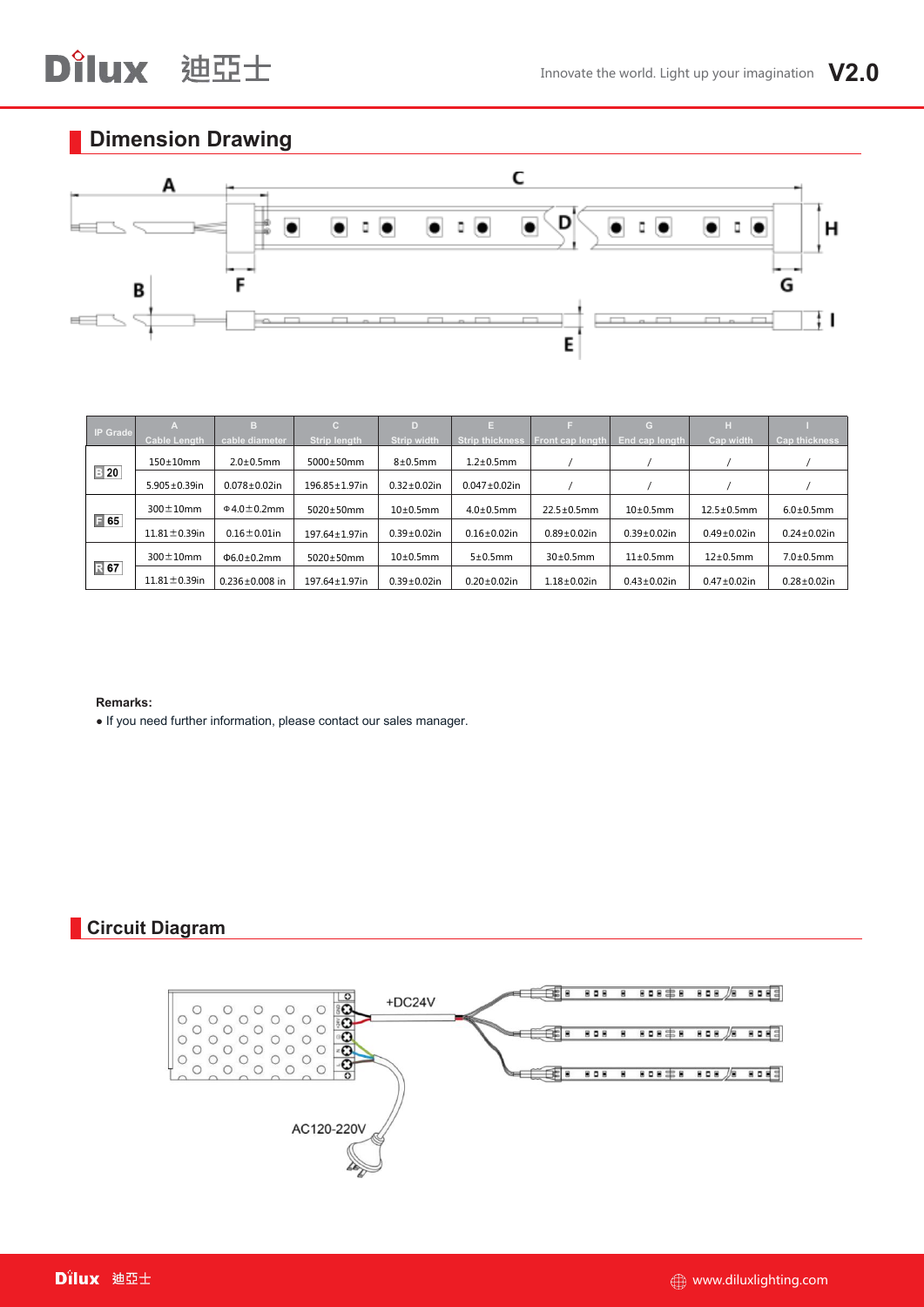# **Standard Accessories**

| <b>IP Grade</b>                 | Category                        | <b>Description</b>                | Picture          | Part No.            | Application      |
|---------------------------------|---------------------------------|-----------------------------------|------------------|---------------------|------------------|
| $\equiv 20$                     |                                 |                                   |                  |                     |                  |
|                                 |                                 |                                   |                  |                     |                  |
| 385                             | <b>Connection Accessories</b>   | Front cap+End cap+Cable           |                  | WW-FLS102F-CW(10mm) | 8mm Type R       |
| <b>Installation Accessories</b> |                                 | <b>Installation Buckle+Screws</b> | $\sim$           | WW-FLS102JJA-MC     |                  |
| $\boxed{1}$ 65                  | <b>Connection Accessories</b>   | Front cap+End cap+Cable           | <b>Died</b><br>к | WW-FLS102F-CW(10mm) | 8mm Type F       |
|                                 | <b>Installation Accessories</b> | Installation Buckle+Screws        |                  | WW-FLS102JJA-MC     | Waterproof strip |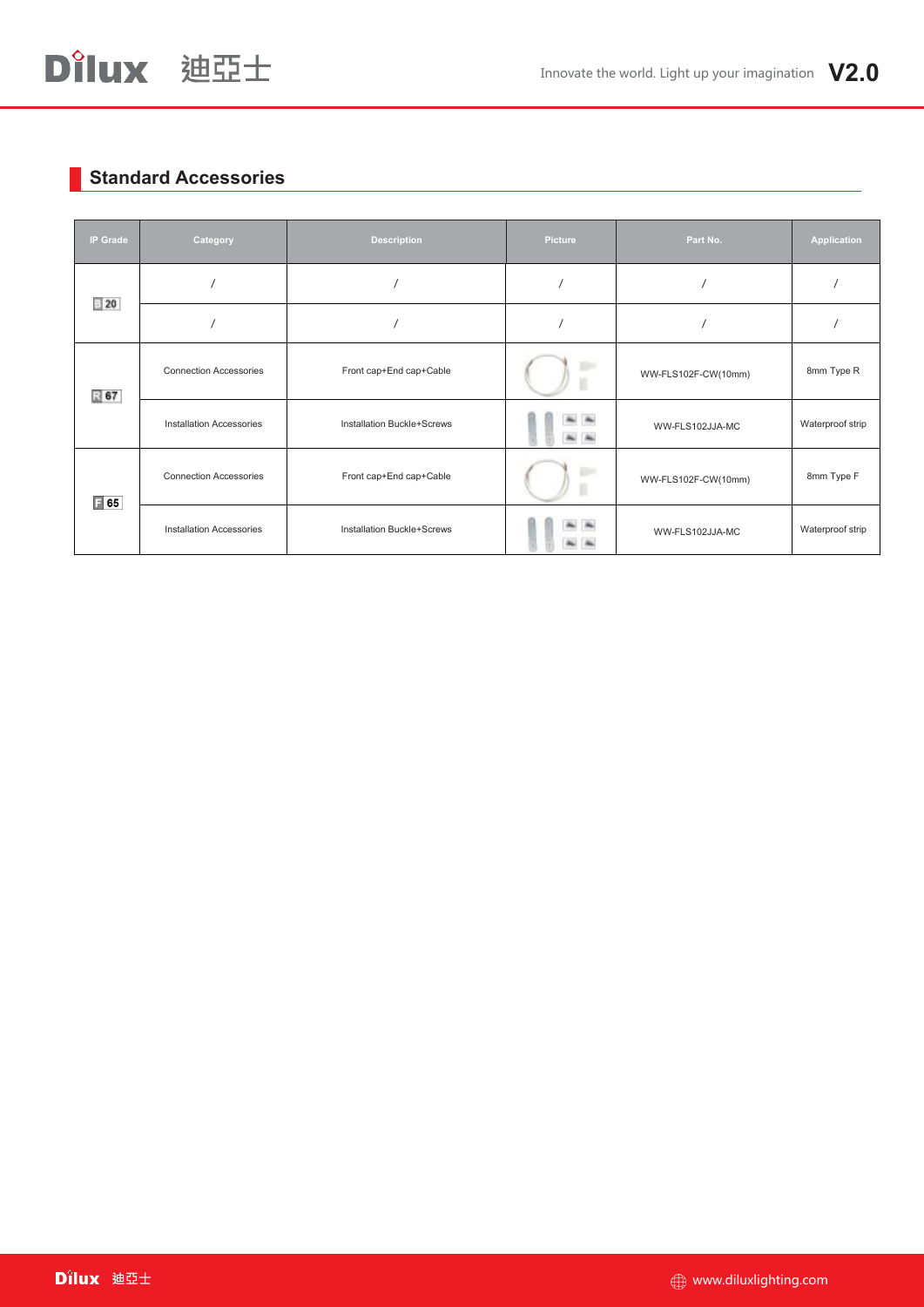# **Optional Accessories**

| <b>IP Level</b> | Category                 | <b>Description</b>            | Picture | Part No.                | <b>Density</b> |
|-----------------|--------------------------|-------------------------------|---------|-------------------------|----------------|
|                 | Strip to wire Connector  | 2PIN Strip to wire Connector  |         | WW-FLS102B-FS2 (8mm)    | ≤120LEDs/M     |
|                 | Strip to wire Connector  | 2PIN Strip to wire Connector  |         | WW-MLB-00SE2XB-08       | ≤120LEDs/M     |
|                 | Strip to wire Connector  | 2PIN Strip to wire Connector  |         | WW-F2B-PWP2T-08         | ≤120LEDs/M     |
| $\equiv$ 20     | Strip to strip Connector | 2PIN Strip to strip Connector | Sent.   | WW-FLS102B-DD2(8MM)     | ≤120LEDs/M     |
|                 | Strip to strip Connector | 2PIN Strip to strip Connector |         | FLS102B-2FD2(8mm)       | ≤120LEDs/M     |
|                 | Strip to strip Connector | 2PIN Strip to strip Connector |         | WW-MLB-00SE2BB-08       | ≤120LEDs/M     |
|                 | Strip to strip Connector | 2PIN Strip to strip Connector |         | WW-F2B-POP2T-08         | ≤120LEDs/M     |
| $\equiv$ 65     |                          |                               |         |                         |                |
| $\mathbb{R}$ 67 | Strip to wire Connector  | 2PIN Strip to wire Connector  |         | WW-F2R-SW02T-08-300(22) | ≤120LEDs/M     |
|                 | Strip to strip Connector | 2PIN Strip to strip Connector |         | WW-F2R-SOP2T-08         | ≤120LEDs/M     |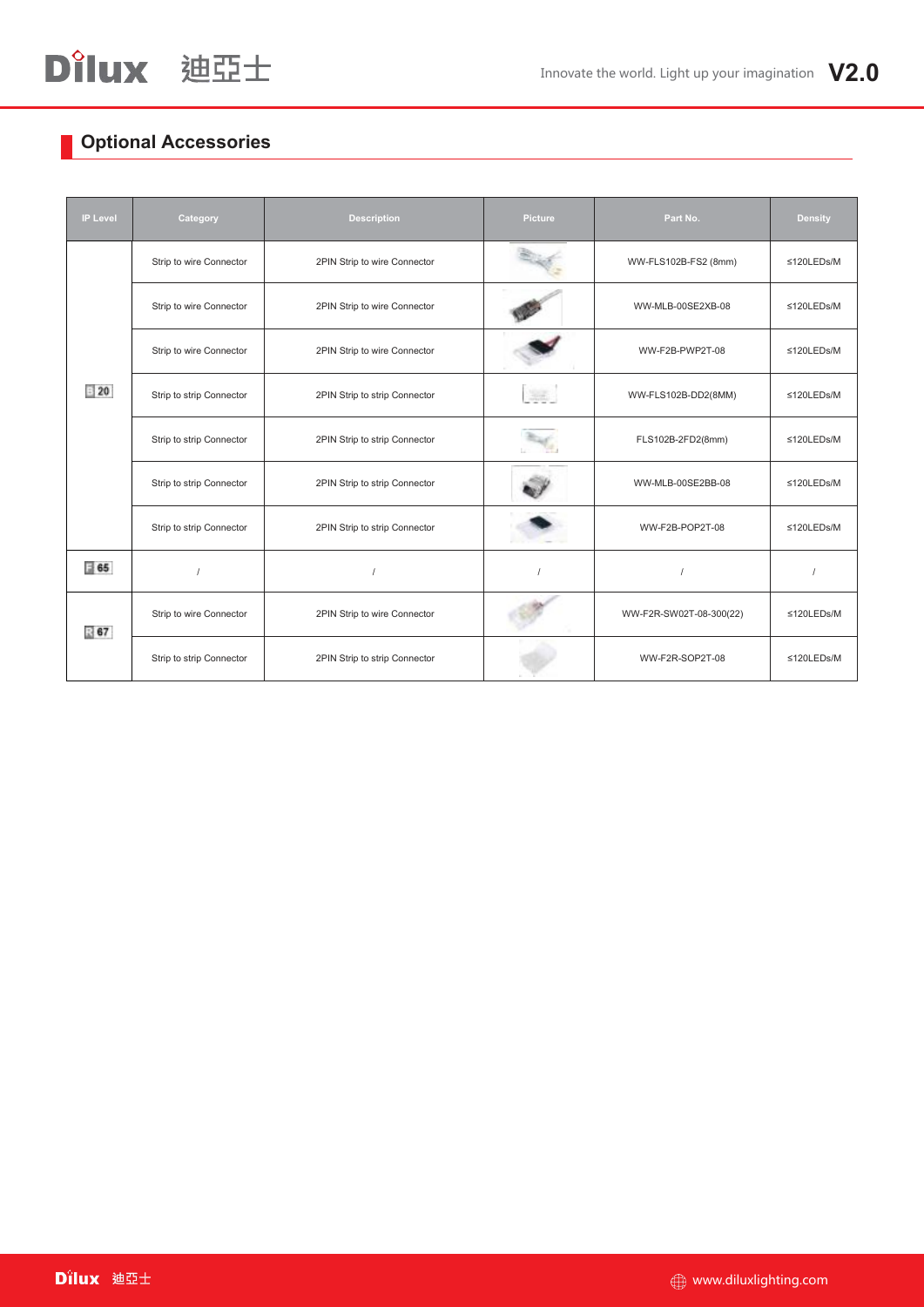## **Packaging Diagram**



## **Packaging information**

| <b>Ingress</b><br>Bag size<br>protection<br>rating |                       | Inner carton |          | Outer carton            |          | N.W           | G.W           | <b>Outer carton</b><br>volume |
|----------------------------------------------------|-----------------------|--------------|----------|-------------------------|----------|---------------|---------------|-------------------------------|
|                                                    |                       | <b>Size</b>  | Reel/ctn | <b>Size</b>             | Reel/ctn |               |               |                               |
| $\equiv 20$                                        | 220X250X0.14mm        |              |          | 440*400*260mm           | 52       | 3.22KG ±10%   | 7.13 KG ±10%  | 0.04576m3                     |
|                                                    | 8.66*9.84*0.0056 in   |              |          | 17.32*15.748*10.236 in  | 52       | 7.09Lbs ±10%  | 15.72Lbs ±10% | 1.616ft3                      |
| $\equiv$ 65                                        | 250*270*0.14mm        |              |          | 440*400 *260mm          | 40       | 6KG ±10%      | 10.02KG ±10%  | 0.04576 m3                    |
|                                                    | 9.84*10.63*0.0056 in  |              |          | 17.32*15.748 *10.236 in | 40       | 13.22Lbs ±10% | 22.09Lbs ±10% | 1.616 ft3                     |
| 图 67                                               | 270*300*0.14MM        |              |          | L520*W370*H300mm        | 36       | 8.82KG ±10%   | 13.94KG ±10%  | 0.0578m3                      |
|                                                    | 10.63*11.81*0.0056 in |              |          | 20.5*14.6*11.81in       | 36       | 19.44Lbs ±10% | 30.73Lbs ±10% | 2.04ft3                       |

#### **Remarks :**

● Please contact our sales manager for customized package (color box, blister etc.)